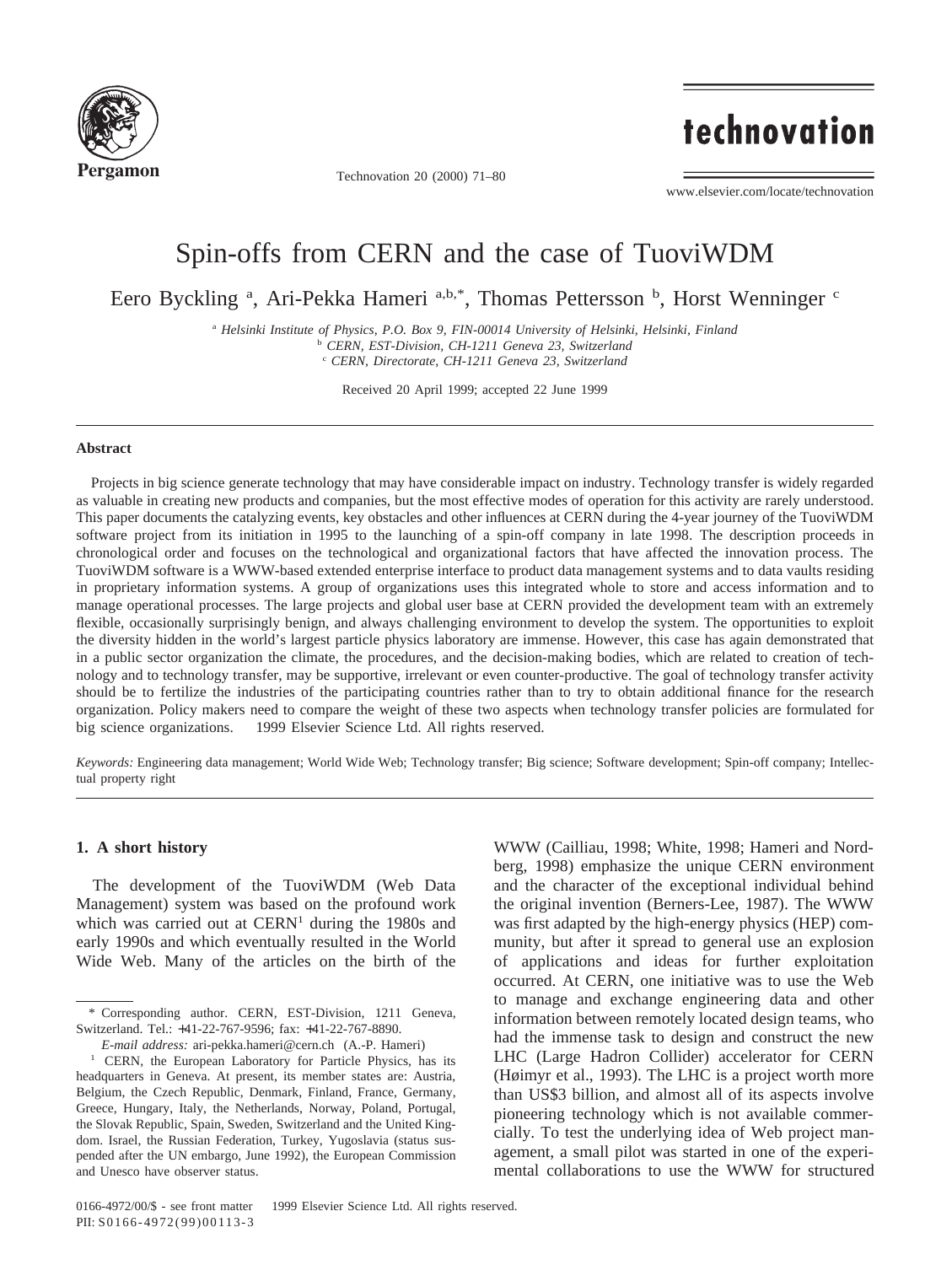and disciplined engineering data management. At the same time actions were taken to manage CAD drawings through an in-house drawing directory. Other repositories were also established to manage the vast amount of design information, some 2.5 million documents, needed to build the new accelerator.

Actually, the Tuovi project had not started as a software project. The Institute of Particle Physics Technology at the Helsinki University of Technology was the responsible body for the Finnish technical participation in the CERN LHC project. The institute surveyed what relevant know-how would be available in Finland to complement that already existing at CERN. At the Institute of Industrial Automation at HUT there was a large research group studying the development of business processes in large international companies. The director and gradually also many of the other key persons were attracted to relocate at CERN in order to apply established project management practices to the LHC.

Parallel to this new effort, Finland participated in other activities related to the LHC, including development of superconducting magnets, detector system mechanical structures, and data analysis software. Common features of these discrete projects came to be appreciated when the computer center at CERN demonstrated three-dimensional visualization software for engineering design. This generated the idea of developing a comprehensive WWW software package to monitor the data communication between the thousands of computers around the world at the institutes participating in the LHC construction. In the spring of 1995, software development work was initiated under the heading Tuovi. The female name *Tuovi* is a nice acronym for the Finnish translation of *product process visualization*. The initial activity focused on the analysis of communication logs around files stored in the busy WWW servers used by the global HEP community. The early VRML (virtual reality modeling language) and other 3D-visualization experiments at CERN were partially the inspiration for the emergence of this novel aspect of project management.

By the end of 1995 the system had become essentially a VRML-based product navigator. This provided the user with access to product component information. All the activity around an LHC subsystem, which produced an activity log, could be viewed via a 3D-visualisation module. This revealed, through the access of documents, what was the communication network and access frequency among the collaborating parties (Fig. 1; Puittinen, 1996). The system was tested in a group designing the ATLAS experiment, and demonstrations were given to several key people in LHC experiments and the accelerator. The response was cautious, yet supportive, but did not lead to real testing of the software system. At the same time an experimental installation was set up to test the use of the WWW for distributing market survey related information to industry (Sipilä, 1995). This proved that the technology was available, but resistance to this application was high. However, at the end of 1995, one pilot was established to test a system for managing and distributing sales support material to industry through a WWW browser and a VRML model of the product.

In the spring of 1996, CERN recognized clearly the need for a CERN-wide engineering data management system (EDMS). A commercial system was being selected during the summer of 1996. At the same time the Tuovi system evolved towards its first real application within CERN, namely the CMS-B1 prototype. This small project within CMS was a natural choice because it had strong Finnish participation. Initial specifications for this first Web-EDMS in the world was three lines of text. The system was to provide the project WWW-based access to documentation through the following functionality:

- navigation within the document base through the project breakdown structure;
- searching documents through definite metadata attributes attached to each document; and
- controlled loading and retrieval of documents to and from the system.

It was relatively easy to accomplish this out of what had been developed during 1995 (see Fig. 2). After the summer of 1996 the system had already been widely adopted among several projects at CERN (Hameri et al., 1996). A Finnish government-financed technology project was started in Finland in order to transmit the acquired knowhow to Finnish industry. One action was to let a few industrial companies in Finland test the software.

In autumn 1996, the Institute of Particle Physics Technology and two other institutes were merged into the new national Helsinki Institute of Physics (HIP). The Tuovi development work was enlarged to become the Technology Program of the new institute. At this time the name TuoviWDM was coined. Some Finnish Tuovi persons participated in the selection of the commercial EDMS for CERN. This paved new paths for the future of the TuoviWDM, because an interface between the EDMS system and Tuovi was implemented for both of the two commercial systems that were tested by CERN. After a lengthy acquisition period, the selected commercial EDMS entered production use at CERN in the summer of 1997. This TuoviWDM integration work opened up a whole new perspective to the development of the Tuovi system, because it was realized that TuoviWDM could be used as a universal WWW interface to all documentation related to a distributed project. The kernel of the system was constantly being developed, but at the same time the integration work during 1997 and 1998 linked the system to the repositories in the library and